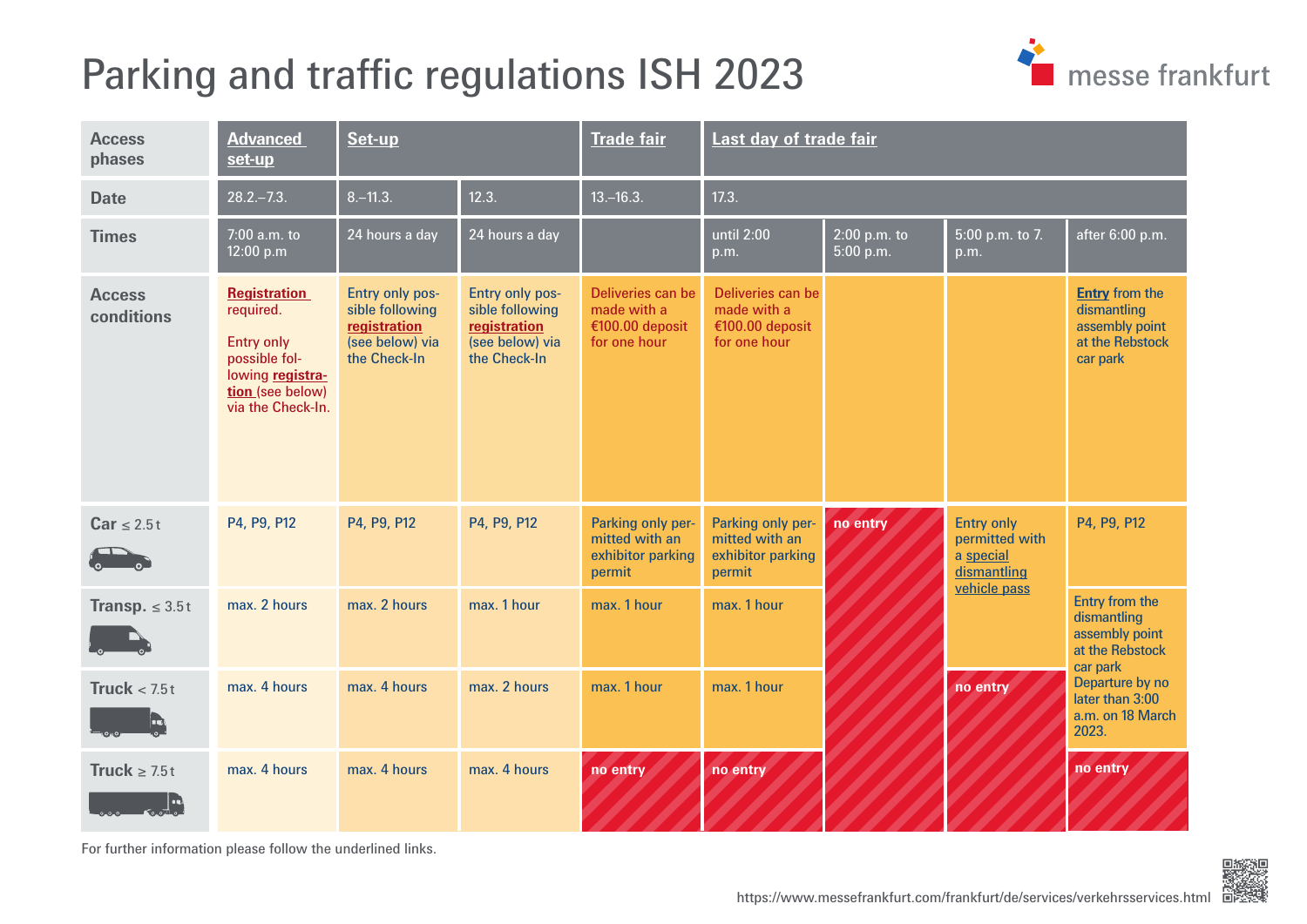## <span id="page-1-0"></span>Parking and traffic regulations ISH 2023



| <b>Access</b><br>phases     | <b>Dismantling</b>                                                                                                           |                                                                                       |                                                                                       |                                                                                       | <b>Extended dismantling</b>                                                           |
|-----------------------------|------------------------------------------------------------------------------------------------------------------------------|---------------------------------------------------------------------------------------|---------------------------------------------------------------------------------------|---------------------------------------------------------------------------------------|---------------------------------------------------------------------------------------|
| <b>Date</b>                 | 18.3                                                                                                                         |                                                                                       |                                                                                       | $19. + 20.3.$                                                                         | $21.+22.3.$                                                                           |
| <b>Times</b>                | until 3:00 a.m.                                                                                                              | 3:00 a.m. to<br>8:00 a.m.                                                             | After 8:00 a.m. to 24 hours a day<br>12:00 p.m.                                       |                                                                                       | 7:00 a.m. to<br>9:00 p.m.                                                             |
| <b>Access</b><br>conditions | <b>Registration</b><br>required.<br>Entry only<br>possible fol-<br>lowing registra-<br>tion (see below)<br>via the Check-In. | Entry only pos-<br>sible following<br>registration<br>(see below) via<br>the Check-In | Entry only pos-<br>sible following<br>registration<br>(see below) via<br>the Check-In | Entry only pos-<br>sible following<br>registration<br>(see below) via<br>the Check-In | Entry only pos-<br>sible following<br>registration<br>(see below) via<br>the Check-In |
| $Car \leq 2.5t$             | P4, P9, P12                                                                                                                  | P4, P9, P12                                                                           | P4, P9, P12                                                                           | P4, P9, P12                                                                           | P4, P9, P12                                                                           |
| <b>Transp.</b> $\leq 3.5t$  | <b>Entry</b> from the<br>dismantling<br>assembly point<br>at the Rebstock<br>car park                                        | no entry                                                                              | P4, P9, P12                                                                           | P4, P9, P12                                                                           | max. 2 hours                                                                          |
| Truck $< 7.5t$              | <b>Entry</b> from the<br>dismantling<br>assembly point<br>at the Rebstock<br>car park                                        |                                                                                       | max. 4 hours                                                                          | max. 4 hours                                                                          | max. 4 hours                                                                          |
| Truck $\geq 7.5t$           | no entry                                                                                                                     |                                                                                       | max. 4 hours                                                                          | max. 4 hours                                                                          | max. 4 hours                                                                          |

For further information please follow the underlined links.